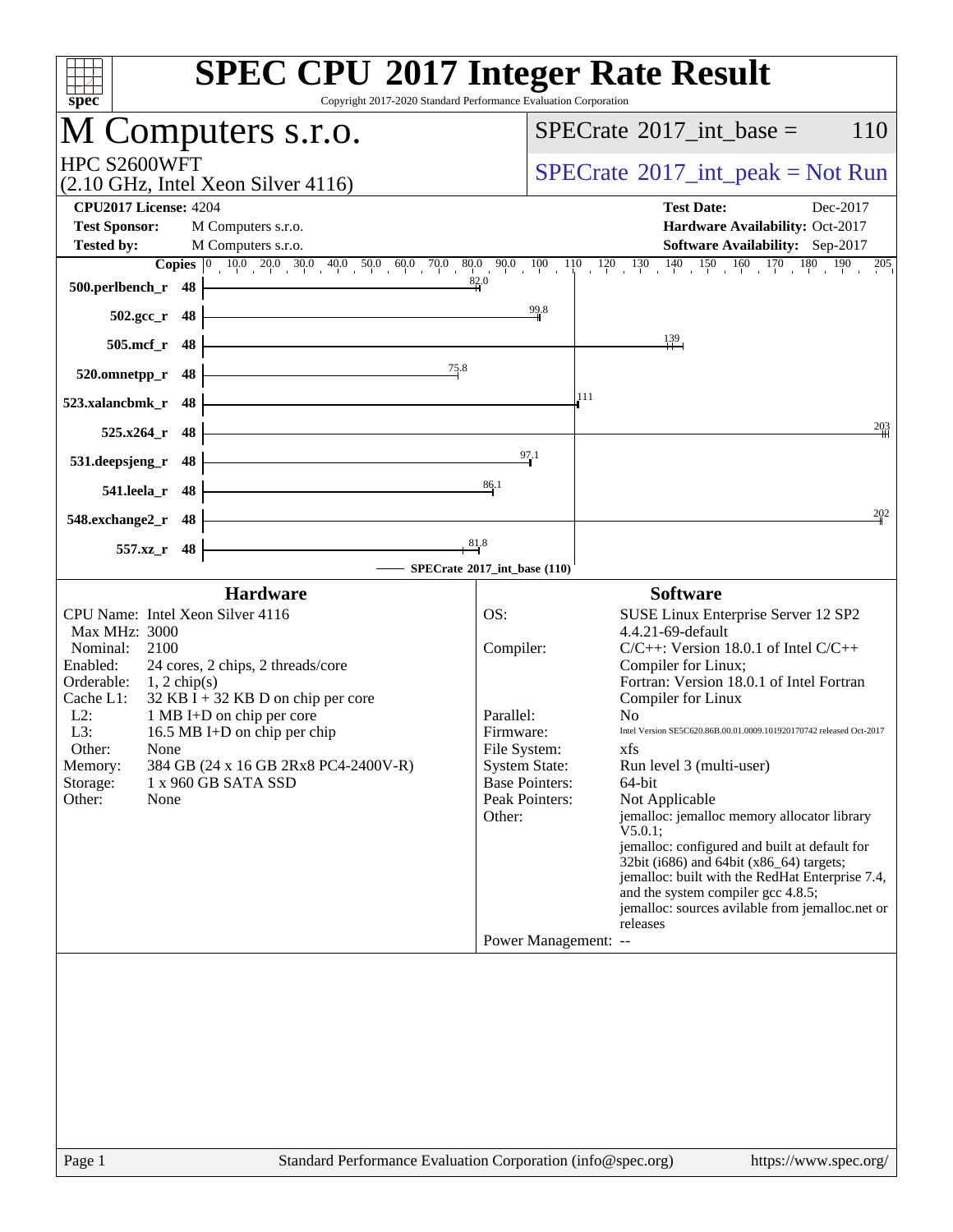

Copyright 2017-2020 Standard Performance Evaluation Corporation

# M Computers s.r.o.

### [SPECrate](http://www.spec.org/auto/cpu2017/Docs/result-fields.html#SPECrate2017intbase)<sup>®</sup>2017 int base = 110

(2.10 GHz, Intel Xeon Silver 4116)

HPC S2600WFT<br>  $\begin{array}{c}\n\text{SPECTate}^{\circ}2017\text{ int peak} = \text{Not Run} \\
\text{SPECTate}^{\circ}2017\text{ int peak} = \text{Not Run} \\
\end{array}$ 

**[CPU2017 License:](http://www.spec.org/auto/cpu2017/Docs/result-fields.html#CPU2017License)** 4204 **[Test Date:](http://www.spec.org/auto/cpu2017/Docs/result-fields.html#TestDate)** Dec-2017 **[Test Sponsor:](http://www.spec.org/auto/cpu2017/Docs/result-fields.html#TestSponsor)** M Computers s.r.o. **[Hardware Availability:](http://www.spec.org/auto/cpu2017/Docs/result-fields.html#HardwareAvailability)** Oct-2017 **[Tested by:](http://www.spec.org/auto/cpu2017/Docs/result-fields.html#Testedby)** M Computers s.r.o. **[Software Availability:](http://www.spec.org/auto/cpu2017/Docs/result-fields.html#SoftwareAvailability)** Sep-2017

### **[Results Table](http://www.spec.org/auto/cpu2017/Docs/result-fields.html#ResultsTable)**

|                                     | <b>Base</b>   |                |            |                |       | <b>Peak</b>    |       |               |                |              |                |              |                |              |
|-------------------------------------|---------------|----------------|------------|----------------|-------|----------------|-------|---------------|----------------|--------------|----------------|--------------|----------------|--------------|
| <b>Benchmark</b>                    | <b>Copies</b> | <b>Seconds</b> | Ratio      | <b>Seconds</b> | Ratio | <b>Seconds</b> | Ratio | <b>Copies</b> | <b>Seconds</b> | <b>Ratio</b> | <b>Seconds</b> | <b>Ratio</b> | <b>Seconds</b> | <b>Ratio</b> |
| 500.perlbench_r                     | 48            | 928            | 82.3       | 932            | 82.0  | 944            | 81.0  |               |                |              |                |              |                |              |
| $502.\text{sec}$                    | 48            | 681            | 99.8       | 684            | 99.4  | 678            | 100   |               |                |              |                |              |                |              |
| $505$ .mcf r                        | 48            | 557            | 139        | 544            | 143   | 562            | 138   |               |                |              |                |              |                |              |
| 520.omnetpp_r                       | 48            | 831            | 75.8       | 831            | 75.8  | 831            | 75.8  |               |                |              |                |              |                |              |
| 523.xalancbmk r                     | 48            | 456            | <b>111</b> | 454            | 112   | 456            | 111   |               |                |              |                |              |                |              |
| $525.x264$ r                        | 48            | 416            | 202        | 413            | 204   | 415            | 203   |               |                |              |                |              |                |              |
| $531.$ deepsjeng $_r$               | 48            | 566            | 97.1       | 565            | 97.3  | 567            | 97.0  |               |                |              |                |              |                |              |
| 541.leela r                         | 48            | 921            | 86.3       | 924            | 86.1  | 924            | 86.0  |               |                |              |                |              |                |              |
| 548.exchange2_r                     | 48            | 625            | 201        | 623            | 202   | 624            | 202   |               |                |              |                |              |                |              |
| 557.xz r                            | 48            | 631            | 82.2       | 634            | 81.8  | 672            | 77.2  |               |                |              |                |              |                |              |
| $SPECrate^{\circ}2017$ int base =   |               |                | <b>110</b> |                |       |                |       |               |                |              |                |              |                |              |
| $SPECrate^{\circ}2017\_int\_peak =$ |               | <b>Not Run</b> |            |                |       |                |       |               |                |              |                |              |                |              |

Results appear in the [order in which they were run.](http://www.spec.org/auto/cpu2017/Docs/result-fields.html#RunOrder) Bold underlined text [indicates a median measurement.](http://www.spec.org/auto/cpu2017/Docs/result-fields.html#Median)

#### **[Submit Notes](http://www.spec.org/auto/cpu2017/Docs/result-fields.html#SubmitNotes)**

 The numactl mechanism was used to bind copies to processors. The config file option 'submit' was used to generate numactl commands to bind each copy to a specific processor. For details, please see the config file.

### **[Operating System Notes](http://www.spec.org/auto/cpu2017/Docs/result-fields.html#OperatingSystemNotes)**

 Stack size set to unlimited using "ulimit -s unlimited" Prior to runcpu invocation Filesystem page cache synced and cleared with: sync; echo 3> /proc/sys/vm/drop\_caches runspec command invoked through numactl i.e.: numactl --interleave=all runspec <etc>

### **[General Notes](http://www.spec.org/auto/cpu2017/Docs/result-fields.html#GeneralNotes)**

Environment variables set by runcpu before the start of the run: LD\_LIBRARY\_PATH = "\$/opt/intel/compilers\_and\_libraries/linux/lib/ia32\_lin :\$/opt/intel/compilers\_and\_libraries/linux/lib/intel64\_lin" Binaries compiled on a system with 1x Intel Core i7-4790 CPU + 32GB RAM memory using Redhat Enterprise Linux 7.4 No: The test sponsor attests, as of date of publication, that CVE-2017-5754 (Meltdown) is mitigated in the system as tested and documented. No: The test sponsor attests, as of date of publication, that CVE-2017-5753 (Spectre variant 1) is mitigated in the system as tested and documented. No: The test sponsor attests, as of date of publication, that CVE-2017-5715 (Spectre variant 2) is mitigated in the system as tested and documented.

**(Continued on next page)**

| Page 2 | Standard Performance Evaluation Corporation (info@spec.org) | https://www.spec.org/ |
|--------|-------------------------------------------------------------|-----------------------|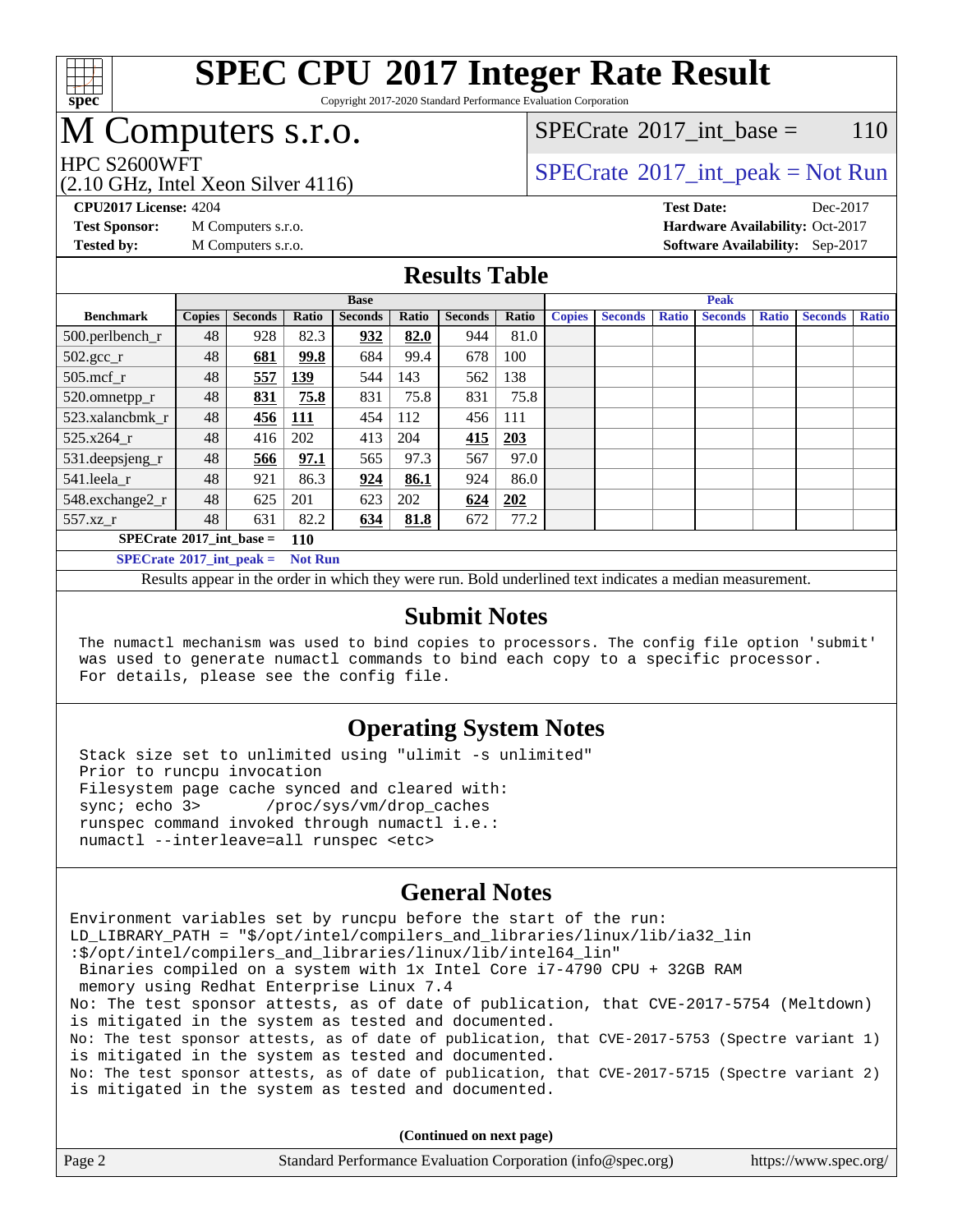

Copyright 2017-2020 Standard Performance Evaluation Corporation

## M Computers s.r.o.

 $SPECTate^{\circledcirc}2017$  int base = 110

(2.10 GHz, Intel Xeon Silver 4116)

HPC S2600WFT<br>  $SPECrate^{\circ}2017$  $SPECrate^{\circ}2017$  int peak = Not Run

**[Test Sponsor:](http://www.spec.org/auto/cpu2017/Docs/result-fields.html#TestSponsor)** M Computers s.r.o. **[Hardware Availability:](http://www.spec.org/auto/cpu2017/Docs/result-fields.html#HardwareAvailability)** Oct-2017 **[Tested by:](http://www.spec.org/auto/cpu2017/Docs/result-fields.html#Testedby)** M Computers s.r.o. **[Software Availability:](http://www.spec.org/auto/cpu2017/Docs/result-fields.html#SoftwareAvailability)** Sep-2017

**[CPU2017 License:](http://www.spec.org/auto/cpu2017/Docs/result-fields.html#CPU2017License)** 4204 **[Test Date:](http://www.spec.org/auto/cpu2017/Docs/result-fields.html#TestDate)** Dec-2017

### **[General Notes \(Continued\)](http://www.spec.org/auto/cpu2017/Docs/result-fields.html#GeneralNotes)**

This benchmark result is intended to provide perspective on past performance using the historical hardware and/or software described on this result page.

The system as described on this result page was formerly generally available. At the time of this publication, it may not be shipping, and/or may not be supported, and/or may fail to meet other tests of General Availability described in the SPEC OSG Policy document, <http://www.spec.org/osg/policy.html>

This measured result may not be representative of the result that would be measured were this benchmark run with hardware and software available as of the publication date.

### **[Platform Notes](http://www.spec.org/auto/cpu2017/Docs/result-fields.html#PlatformNotes)**

Page 3 Standard Performance Evaluation Corporation [\(info@spec.org\)](mailto:info@spec.org) <https://www.spec.org/> BIOS Configuration: Patrol Scrub=Disabled CPU and Power Performance Policy=Performance Set Fan Profile=Performance Sysinfo program /spec2017/bin/sysinfo Rev: r5797 of 2017-06-14 96c45e4568ad54c135fd618bcc091c0f running on taborlin3 Fri Dec 29 09:15:42 2017 SUT (System Under Test) info as seen by some common utilities. For more information on this section, see <https://www.spec.org/cpu2017/Docs/config.html#sysinfo> From /proc/cpuinfo model name : Intel(R) Xeon(R) Silver 4116 CPU @ 2.10GHz 2 "physical id"s (chips) 48 "processors" cores, siblings (Caution: counting these is hw and system dependent. The following excerpts from /proc/cpuinfo might not be reliable. Use with caution.) cpu cores : 12 siblings : 24 physical 0: cores 0 1 2 3 4 5 8 9 10 11 12 13 physical 1: cores 0 1 2 3 4 5 8 9 10 11 12 13 From lscpu: Architecture: x86\_64 CPU op-mode(s): 32-bit, 64-bit Byte Order: Little Endian  $CPU(s):$  48 On-line CPU(s) list: 0-47 **(Continued on next page)**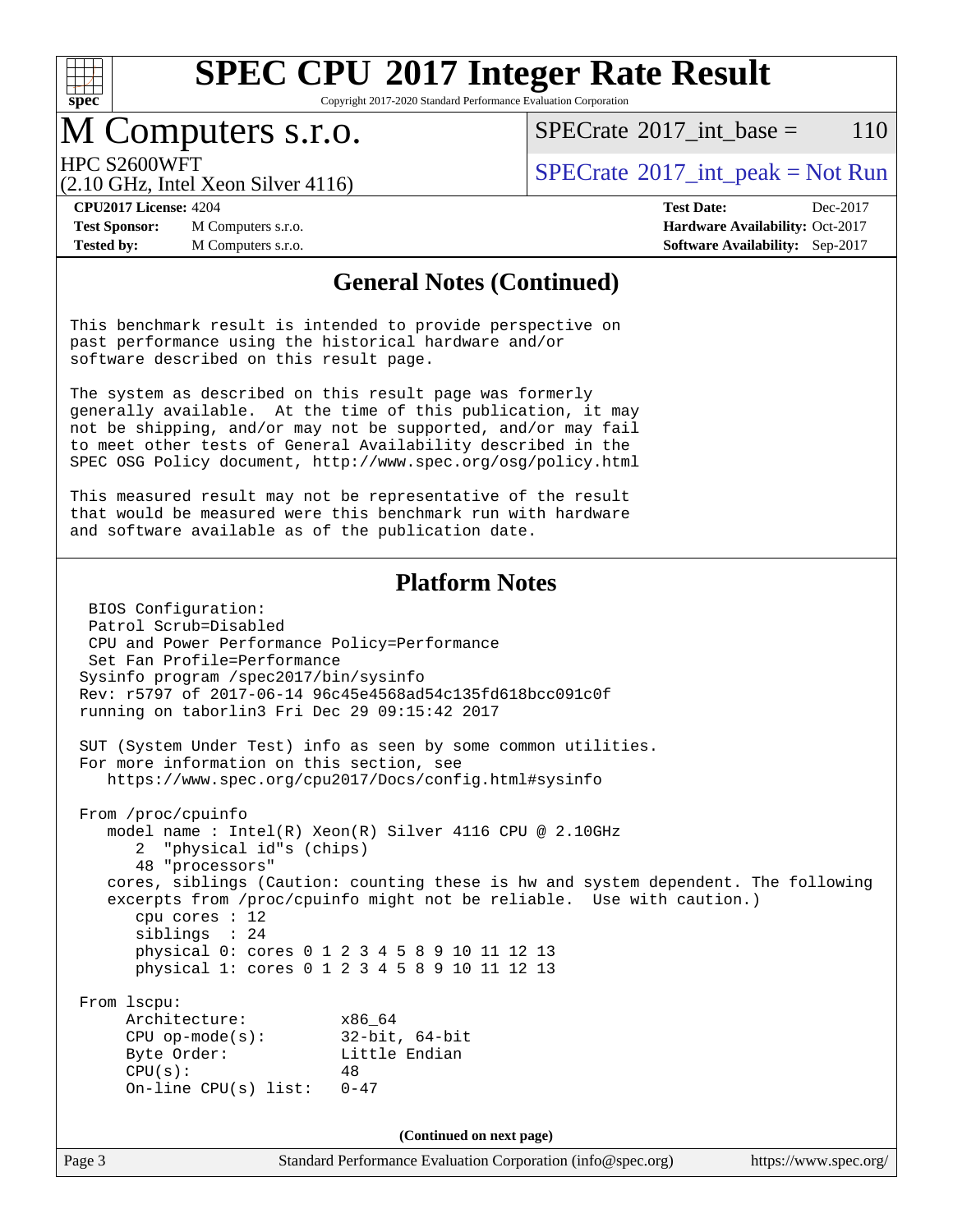

Copyright 2017-2020 Standard Performance Evaluation Corporation

# M Computers s.r.o.

 $Thmend(a)$  per core:

 $SPECTate$ <sup>®</sup>[2017\\_int\\_base =](http://www.spec.org/auto/cpu2017/Docs/result-fields.html#SPECrate2017intbase) 110

(2.10 GHz, Intel Xeon Silver 4116)

HPC S2600WFT<br>  $\begin{array}{c}\n\text{SPECTate}^{\circ}2017\text{ int\_peak} = \text{Not Run} \\
\text{SPECTate}^{\circ}2017\text{ int\_peak} = \text{Not Run} \\
\end{array}$ 

**[CPU2017 License:](http://www.spec.org/auto/cpu2017/Docs/result-fields.html#CPU2017License)** 4204 **[Test Date:](http://www.spec.org/auto/cpu2017/Docs/result-fields.html#TestDate)** Dec-2017

**[Test Sponsor:](http://www.spec.org/auto/cpu2017/Docs/result-fields.html#TestSponsor)** M Computers s.r.o. **[Hardware Availability:](http://www.spec.org/auto/cpu2017/Docs/result-fields.html#HardwareAvailability)** Oct-2017 **[Tested by:](http://www.spec.org/auto/cpu2017/Docs/result-fields.html#Testedby)** M Computers s.r.o. **[Software Availability:](http://www.spec.org/auto/cpu2017/Docs/result-fields.html#SoftwareAvailability)** Sep-2017

#### **[Platform Notes \(Continued\)](http://www.spec.org/auto/cpu2017/Docs/result-fields.html#PlatformNotes)**

| THE CAULS! NET COTE.                             |                                                                                      |
|--------------------------------------------------|--------------------------------------------------------------------------------------|
| $Core(s)$ per socket:                            | 12                                                                                   |
| Socket(s):                                       | $\overline{2}$                                                                       |
| NUMA $node(s)$ :                                 | 4                                                                                    |
| Vendor ID:                                       | GenuineIntel                                                                         |
| CPU family:                                      | 6                                                                                    |
| Model:                                           | 85                                                                                   |
| Model name:                                      | $Intel(R) Xeon(R) Silver 4116 CPU @ 2.10GHz$                                         |
| Stepping:                                        | 4                                                                                    |
| CPU MHz:                                         | 800.000                                                                              |
| CPU max MHz:                                     | 2101.0000                                                                            |
| CPU min MHz:                                     | 800.0000                                                                             |
| BogoMIPS:                                        | 4190.17                                                                              |
| Virtualization:                                  | VT-x                                                                                 |
| L1d cache:                                       | 32K                                                                                  |
| Lli cache:                                       | 32K                                                                                  |
| L2 cache:                                        | 1024K                                                                                |
|                                                  |                                                                                      |
| L3 cache:                                        | 16896K                                                                               |
| NUMA node0 CPU(s):                               | $0 - 2$ , 6 – 8, 24 – 26, 30 – 32<br>NUMA nodel $CPU(s):$ 3-5, 9-11, 27-29, 33-35    |
|                                                  |                                                                                      |
| NUMA $node2$ $CPU(s):$                           | $12 - 14$ , $18 - 20$ , $36 - 38$ , $42 - 44$                                        |
| NUMA $node3$ CPU $(s)$ :                         | $15 - 17, 21 - 23, 39 - 41, 45 - 47$                                                 |
| Flags:                                           | fpu vme de pse tsc msr pae mce cx8 apic sep mtrr pge mca cmov                        |
|                                                  | pat pse36 clflush dts acpi mmx fxsr sse sse2 ss ht tm pbe syscall nx pdpe1gb rdtscp  |
|                                                  | lm constant_tsc art arch_perfmon pebs bts rep_good nopl xtopology nonstop_tsc        |
|                                                  | aperfmperf eagerfpu pni pclmulqdq dtes64 monitor ds_cpl vmx smx est tm2 ssse3 sdbg   |
|                                                  | fma cx16 xtpr pdcm pcid dca sse4_1 sse4_2 x2apic movbe popcnt tsc_deadline_timer aes |
|                                                  | xsave avx f16c rdrand lahf_lm abm 3dnowprefetch ida arat epb pln pts dtherm intel_pt |
|                                                  | tpr_shadow vnmi flexpriority ept vpid fsgsbase tsc_adjust bmil hle avx2 smep bmi2    |
|                                                  | erms invpcid rtm cqm mpx avx512f avx512dq rdseed adx smap clflushopt clwb avx512cd   |
|                                                  | avx512bw avx512vl xsaveopt xsavec xgetbvl cqm_llc cqm_occup_llc                      |
|                                                  |                                                                                      |
| /proc/cpuinfo cache data                         |                                                                                      |
| cache size $: 16896$ KB                          |                                                                                      |
|                                                  |                                                                                      |
|                                                  | From numactl --hardware WARNING: a numactl 'node' might or might not correspond to a |
| physical chip.                                   |                                                                                      |
| available: $4$ nodes $(0-3)$                     |                                                                                      |
| node 0 cpus: 0 1 2 6 7 8 24 25 26 30 31 32       |                                                                                      |
| node 0 size: 95302 MB                            |                                                                                      |
| node 0 free: 94890 MB                            |                                                                                      |
| node 1 cpus: 3 4 5 9 10 11 27 28 29 33 34 35     |                                                                                      |
| node 1 size: 96753 MB                            |                                                                                      |
| node 1 free: 96304 MB                            |                                                                                      |
| node 2 cpus: 12 13 14 18 19 20 36 37 38 42 43 44 |                                                                                      |
| node 2 size: 96753 MB                            |                                                                                      |
| node 2 free: 96394 MB                            |                                                                                      |
|                                                  |                                                                                      |
|                                                  |                                                                                      |
|                                                  | (Continued on next page)                                                             |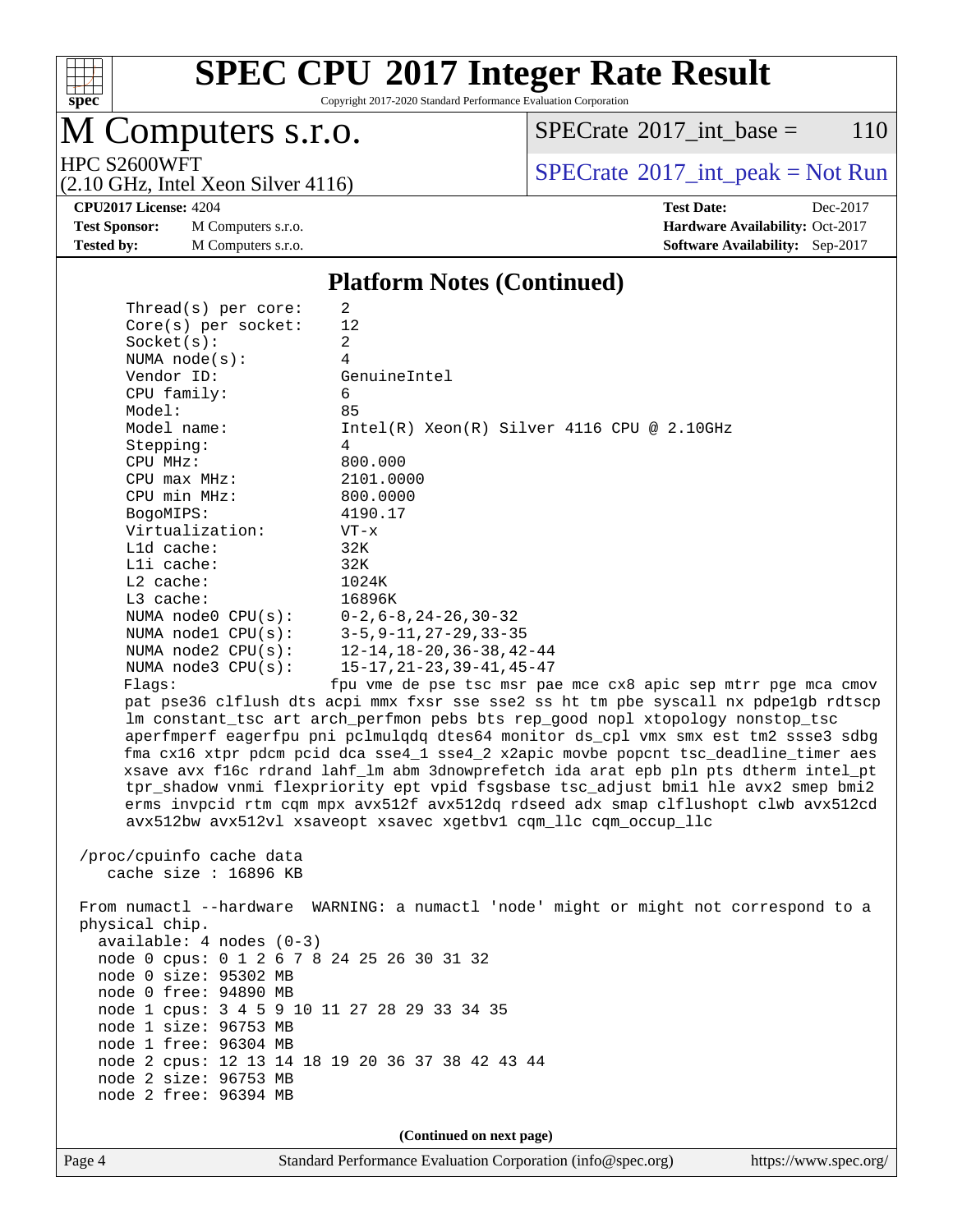

Copyright 2017-2020 Standard Performance Evaluation Corporation

### M Computers s.r.o.

 $SPECTate^{\circledcirc}2017$  int base = 110

(2.10 GHz, Intel Xeon Silver 4116)

HPC S2600WFT<br>  $\begin{array}{c}\n\text{SPECTate}^{\circ}2017\text{ int peak} = \text{Not Run} \\
\text{SPECTate}^{\circ}2017\text{ int peak} = \text{Not Run} \\
\end{array}$ 

**[Test Sponsor:](http://www.spec.org/auto/cpu2017/Docs/result-fields.html#TestSponsor)** M Computers s.r.o. **[Hardware Availability:](http://www.spec.org/auto/cpu2017/Docs/result-fields.html#HardwareAvailability)** Oct-2017 **[Tested by:](http://www.spec.org/auto/cpu2017/Docs/result-fields.html#Testedby)** M Computers s.r.o. **[Software Availability:](http://www.spec.org/auto/cpu2017/Docs/result-fields.html#SoftwareAvailability)** Sep-2017

**[CPU2017 License:](http://www.spec.org/auto/cpu2017/Docs/result-fields.html#CPU2017License)** 4204 **[Test Date:](http://www.spec.org/auto/cpu2017/Docs/result-fields.html#TestDate)** Dec-2017

#### **[Platform Notes \(Continued\)](http://www.spec.org/auto/cpu2017/Docs/result-fields.html#PlatformNotes)**

 node 3 cpus: 15 16 17 21 22 23 39 40 41 45 46 47 node 3 size: 96614 MB node 3 free: 96251 MB node distances: node 0 1 2 3 0: 10 11 21 21 1: 11 10 21 21 2: 21 21 10 11 3: 21 21 11 10 From /proc/meminfo MemTotal: 394674040 kB HugePages\_Total: 0 Hugepagesize: 2048 kB /usr/bin/lsb\_release -d SUSE Linux Enterprise Server 12 SP2 From /etc/\*release\* /etc/\*version\* SuSE-release: SUSE Linux Enterprise Server 12 (x86\_64) VERSION = 12 PATCHLEVEL = 2 # This file is deprecated and will be removed in a future service pack or release. # Please check /etc/os-release for details about this release. os-release: NAME="SLES" VERSION="12-SP2" VERSION\_ID="12.2" PRETTY\_NAME="SUSE Linux Enterprise Server 12 SP2" ID="sles" ANSI\_COLOR="0;32" CPE\_NAME="cpe:/o:suse:sles:12:sp2" uname -a: Linux taborlin3 4.4.21-69-default #1 SMP Tue Oct 25 10:58:20 UTC 2016 (9464f67) x86\_64 x86\_64 x86\_64 GNU/Linux run-level 3 Dec 29 09:14 SPEC is set to: /spec2017 Filesystem Type Size Used Avail Use% Mounted on<br>
/dev/sdal xfs 660G 54G 606G 9% / /dev/sda1 xfs 660G 54G 606G Additional information from dmidecode follows. WARNING: Use caution when you interpret this section. The 'dmidecode' program reads system data which is "intended to allow hardware to be accurately determined", but the intent may not be met, as there are **(Continued on next page)**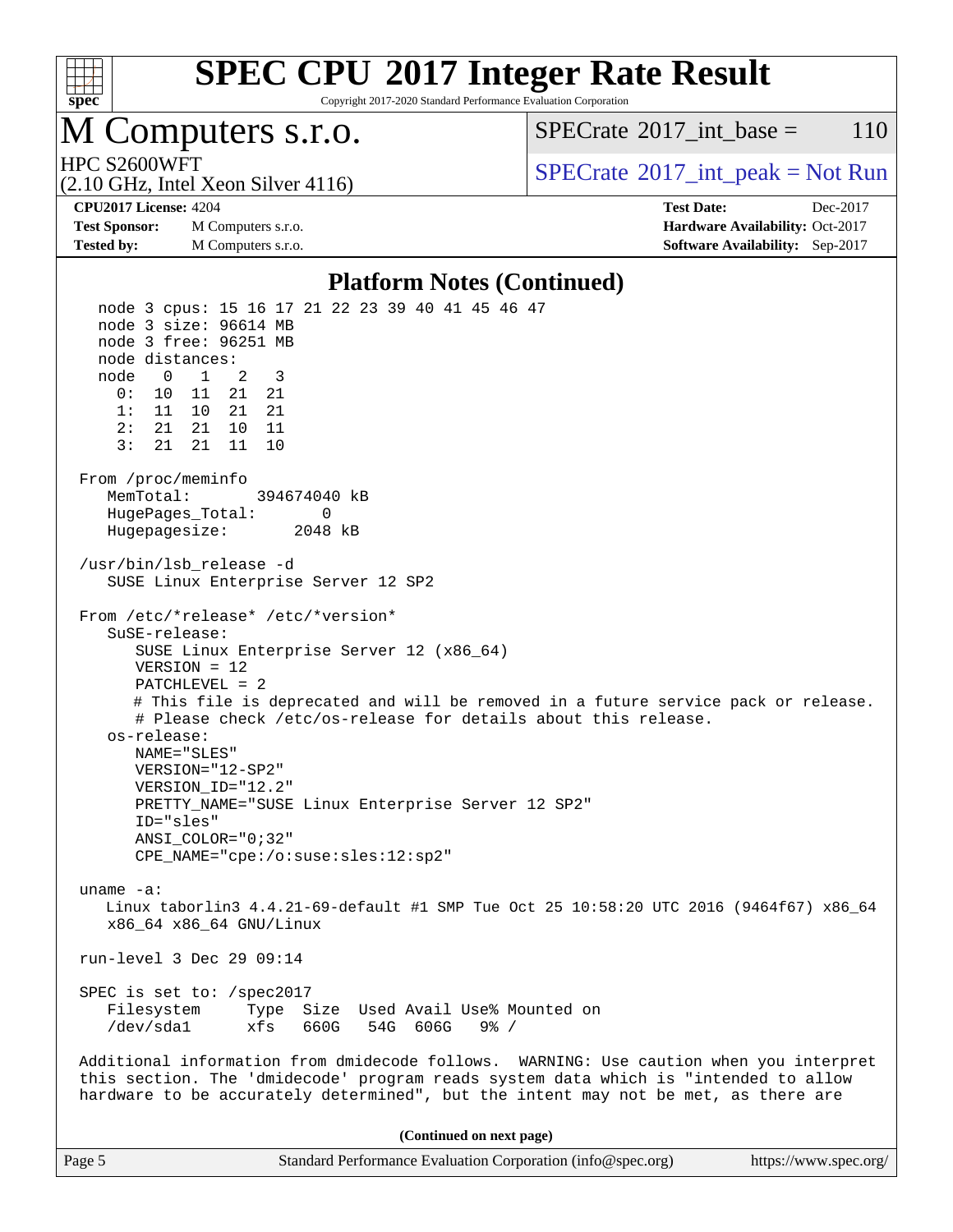

Copyright 2017-2020 Standard Performance Evaluation Corporation

# M Computers s.r.o.<br>HPC S2600WFT

 $SPECTate^{\circledcirc}2017$  int base = 110

 $SPECTate$ <sup>®</sup>[2017\\_int\\_peak = N](http://www.spec.org/auto/cpu2017/Docs/result-fields.html#SPECrate2017intpeak)ot Run

# (2.10 GHz, Intel Xeon Silver 4116)

**[Test Sponsor:](http://www.spec.org/auto/cpu2017/Docs/result-fields.html#TestSponsor)** M Computers s.r.o. **[Hardware Availability:](http://www.spec.org/auto/cpu2017/Docs/result-fields.html#HardwareAvailability)** Oct-2017 **[Tested by:](http://www.spec.org/auto/cpu2017/Docs/result-fields.html#Testedby)** M Computers s.r.o. **[Software Availability:](http://www.spec.org/auto/cpu2017/Docs/result-fields.html#SoftwareAvailability)** Sep-2017

**[CPU2017 License:](http://www.spec.org/auto/cpu2017/Docs/result-fields.html#CPU2017License)** 4204 **[Test Date:](http://www.spec.org/auto/cpu2017/Docs/result-fields.html#TestDate)** Dec-2017

#### **[Platform Notes \(Continued\)](http://www.spec.org/auto/cpu2017/Docs/result-fields.html#PlatformNotes)**

 frequent changes to hardware, firmware, and the "DMTF SMBIOS" standard. BIOS Intel Corporation SE5C620.86B.00.01.0009.101920170742 10/19/2017 Memory: 24x Samsung M393A2G40EB1-CRC 16 GB 2 rank 2400

(End of data from sysinfo program)

### **[Compiler Version Notes](http://www.spec.org/auto/cpu2017/Docs/result-fields.html#CompilerVersionNotes)**

============================================================================== C | 500.perlbench\_r(base) 502.gcc\_r(base) 505.mcf\_r(base) |  $525.x264_r(base) 557.xz_r(base)$ ----------------------------------------------------------------------------- icc (ICC) 18.0.1 20171018 Copyright (C) 1985-2017 Intel Corporation. All rights reserved. ------------------------------------------------------------------------------ ============================================================================== C++ | 520.omnetpp  $r(base)$  523.xalancbmk  $r(base)$  531.deepsjeng  $r(base)$  | 541.leela\_r(base) ----------------------------------------------------------------------------- icpc (ICC) 18.0.1 20171018 Copyright (C) 1985-2017 Intel Corporation. All rights reserved. ------------------------------------------------------------------------------ ============================================================================== Fortran | 548.exchange2\_r(base) ----------------------------------------------------------------------------- ifort (IFORT) 18.0.1 20171018 Copyright (C) 1985-2017 Intel Corporation. All rights reserved. ------------------------------------------------------------------------------

### **[Base Compiler Invocation](http://www.spec.org/auto/cpu2017/Docs/result-fields.html#BaseCompilerInvocation)**

[C benchmarks](http://www.spec.org/auto/cpu2017/Docs/result-fields.html#Cbenchmarks):  $i$ cc

[C++ benchmarks:](http://www.spec.org/auto/cpu2017/Docs/result-fields.html#CXXbenchmarks) [icpc](http://www.spec.org/cpu2017/results/res2018q1/cpu2017-20171230-02415.flags.html#user_CXXbase_intel_icpc_18.0_c510b6838c7f56d33e37e94d029a35b4a7bccf4766a728ee175e80a419847e808290a9b78be685c44ab727ea267ec2f070ec5dc83b407c0218cded6866a35d07)

[Fortran benchmarks](http://www.spec.org/auto/cpu2017/Docs/result-fields.html#Fortranbenchmarks): [ifort](http://www.spec.org/cpu2017/results/res2018q1/cpu2017-20171230-02415.flags.html#user_FCbase_intel_ifort_18.0_8111460550e3ca792625aed983ce982f94888b8b503583aa7ba2b8303487b4d8a21a13e7191a45c5fd58ff318f48f9492884d4413fa793fd88dd292cad7027ca)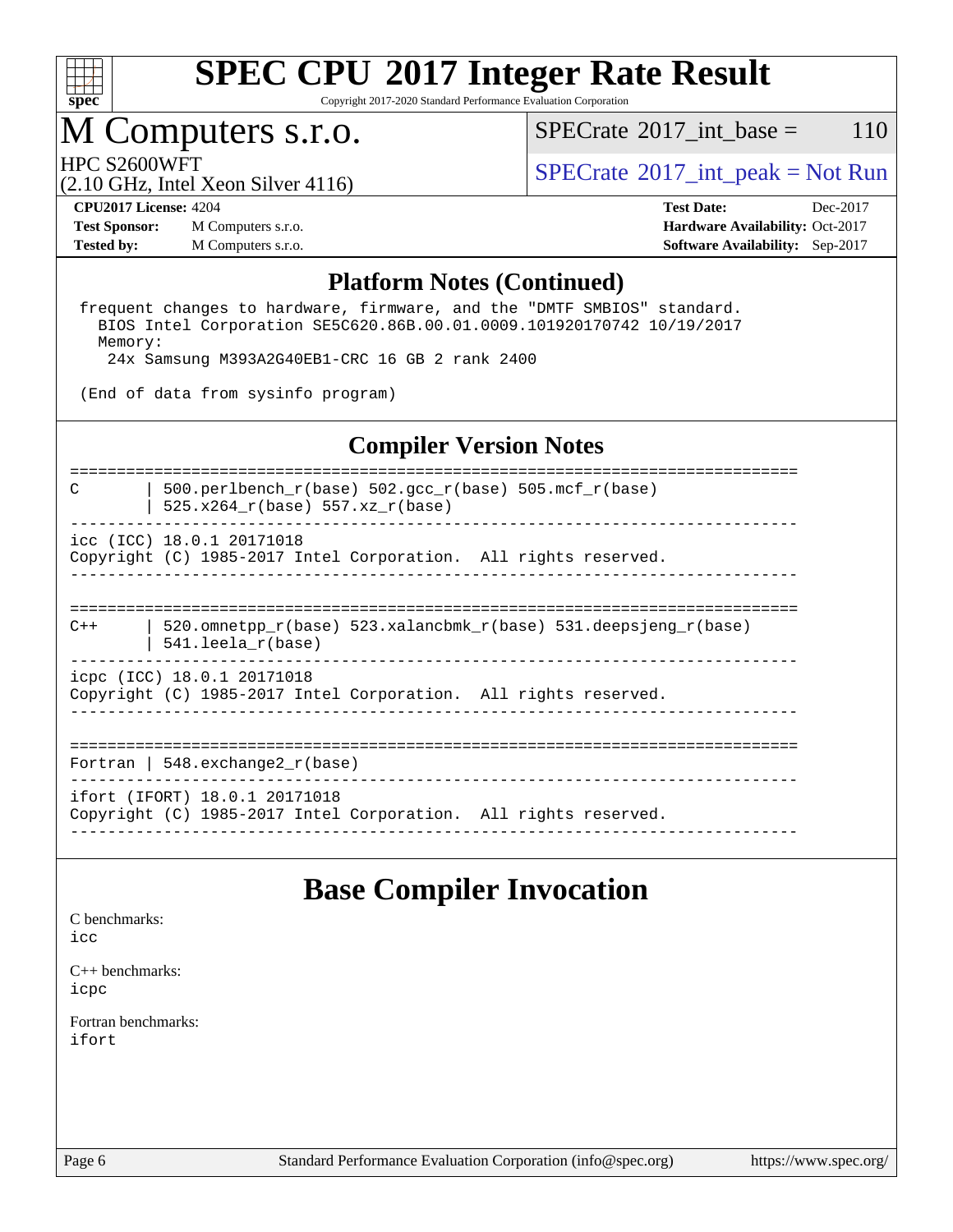

Copyright 2017-2020 Standard Performance Evaluation Corporation

### M Computers s.r.o.

 $SPECTate@2017\_int\_base = 110$ 

HPC S2600WFT<br>  $\begin{array}{c} \text{SPECTate} \textcircled{2017\_int\_peak} = \text{Not Run} \end{array}$ 

(2.10 GHz, Intel Xeon Silver 4116)

**[Test Sponsor:](http://www.spec.org/auto/cpu2017/Docs/result-fields.html#TestSponsor)** M Computers s.r.o. **[Hardware Availability:](http://www.spec.org/auto/cpu2017/Docs/result-fields.html#HardwareAvailability)** Oct-2017

**[CPU2017 License:](http://www.spec.org/auto/cpu2017/Docs/result-fields.html#CPU2017License)** 4204 **[Test Date:](http://www.spec.org/auto/cpu2017/Docs/result-fields.html#TestDate)** Dec-2017 **[Tested by:](http://www.spec.org/auto/cpu2017/Docs/result-fields.html#Testedby)** M Computers s.r.o. **[Software Availability:](http://www.spec.org/auto/cpu2017/Docs/result-fields.html#SoftwareAvailability)** Sep-2017

## **[Base Portability Flags](http://www.spec.org/auto/cpu2017/Docs/result-fields.html#BasePortabilityFlags)**

 500.perlbench\_r: [-DSPEC\\_LP64](http://www.spec.org/cpu2017/results/res2018q1/cpu2017-20171230-02415.flags.html#b500.perlbench_r_basePORTABILITY_DSPEC_LP64) [-DSPEC\\_LINUX\\_X64](http://www.spec.org/cpu2017/results/res2018q1/cpu2017-20171230-02415.flags.html#b500.perlbench_r_baseCPORTABILITY_DSPEC_LINUX_X64) 502.gcc\_r: [-DSPEC\\_LP64](http://www.spec.org/cpu2017/results/res2018q1/cpu2017-20171230-02415.flags.html#suite_basePORTABILITY502_gcc_r_DSPEC_LP64) 505.mcf\_r: [-DSPEC\\_LP64](http://www.spec.org/cpu2017/results/res2018q1/cpu2017-20171230-02415.flags.html#suite_basePORTABILITY505_mcf_r_DSPEC_LP64) 520.omnetpp\_r: [-DSPEC\\_LP64](http://www.spec.org/cpu2017/results/res2018q1/cpu2017-20171230-02415.flags.html#suite_basePORTABILITY520_omnetpp_r_DSPEC_LP64) 523.xalancbmk\_r: [-DSPEC\\_LP64](http://www.spec.org/cpu2017/results/res2018q1/cpu2017-20171230-02415.flags.html#suite_basePORTABILITY523_xalancbmk_r_DSPEC_LP64) [-DSPEC\\_LINUX](http://www.spec.org/cpu2017/results/res2018q1/cpu2017-20171230-02415.flags.html#b523.xalancbmk_r_baseCXXPORTABILITY_DSPEC_LINUX) 525.x264\_r: [-DSPEC\\_LP64](http://www.spec.org/cpu2017/results/res2018q1/cpu2017-20171230-02415.flags.html#suite_basePORTABILITY525_x264_r_DSPEC_LP64) 531.deepsjeng\_r: [-DSPEC\\_LP64](http://www.spec.org/cpu2017/results/res2018q1/cpu2017-20171230-02415.flags.html#suite_basePORTABILITY531_deepsjeng_r_DSPEC_LP64) 541.leela\_r: [-DSPEC\\_LP64](http://www.spec.org/cpu2017/results/res2018q1/cpu2017-20171230-02415.flags.html#suite_basePORTABILITY541_leela_r_DSPEC_LP64) 548.exchange2\_r: [-DSPEC\\_LP64](http://www.spec.org/cpu2017/results/res2018q1/cpu2017-20171230-02415.flags.html#suite_basePORTABILITY548_exchange2_r_DSPEC_LP64) 557.xz\_r: [-DSPEC\\_LP64](http://www.spec.org/cpu2017/results/res2018q1/cpu2017-20171230-02415.flags.html#suite_basePORTABILITY557_xz_r_DSPEC_LP64)

### **[Base Optimization Flags](http://www.spec.org/auto/cpu2017/Docs/result-fields.html#BaseOptimizationFlags)**

#### [C benchmarks](http://www.spec.org/auto/cpu2017/Docs/result-fields.html#Cbenchmarks):

[-Wl,-z,muldefs](http://www.spec.org/cpu2017/results/res2018q1/cpu2017-20171230-02415.flags.html#user_CCbase_link_force_multiple1_b4cbdb97b34bdee9ceefcfe54f4c8ea74255f0b02a4b23e853cdb0e18eb4525ac79b5a88067c842dd0ee6996c24547a27a4b99331201badda8798ef8a743f577) [-xCORE-AVX2](http://www.spec.org/cpu2017/results/res2018q1/cpu2017-20171230-02415.flags.html#user_CCbase_f-xCORE-AVX2) [-ipo](http://www.spec.org/cpu2017/results/res2018q1/cpu2017-20171230-02415.flags.html#user_CCbase_f-ipo) [-O3](http://www.spec.org/cpu2017/results/res2018q1/cpu2017-20171230-02415.flags.html#user_CCbase_f-O3) [-no-prec-div](http://www.spec.org/cpu2017/results/res2018q1/cpu2017-20171230-02415.flags.html#user_CCbase_f-no-prec-div) [-qopt-mem-layout-trans=3](http://www.spec.org/cpu2017/results/res2018q1/cpu2017-20171230-02415.flags.html#user_CCbase_f-qopt-mem-layout-trans_de80db37974c74b1f0e20d883f0b675c88c3b01e9d123adea9b28688d64333345fb62bc4a798493513fdb68f60282f9a726aa07f478b2f7113531aecce732043) [-L/usr/local/je5.0.1-64/lib](http://www.spec.org/cpu2017/results/res2018q1/cpu2017-20171230-02415.flags.html#user_CCbase_jemalloc_link_path64_4b10a636b7bce113509b17f3bd0d6226c5fb2346b9178c2d0232c14f04ab830f976640479e5c33dc2bcbbdad86ecfb6634cbbd4418746f06f368b512fced5394) [-ljemalloc](http://www.spec.org/cpu2017/results/res2018q1/cpu2017-20171230-02415.flags.html#user_CCbase_jemalloc_link_lib_d1249b907c500fa1c0672f44f562e3d0f79738ae9e3c4a9c376d49f265a04b9c99b167ecedbf6711b3085be911c67ff61f150a17b3472be731631ba4d0471706)

[C++ benchmarks:](http://www.spec.org/auto/cpu2017/Docs/result-fields.html#CXXbenchmarks)

[-Wl,-z,muldefs](http://www.spec.org/cpu2017/results/res2018q1/cpu2017-20171230-02415.flags.html#user_CXXbase_link_force_multiple1_b4cbdb97b34bdee9ceefcfe54f4c8ea74255f0b02a4b23e853cdb0e18eb4525ac79b5a88067c842dd0ee6996c24547a27a4b99331201badda8798ef8a743f577) [-xCORE-AVX2](http://www.spec.org/cpu2017/results/res2018q1/cpu2017-20171230-02415.flags.html#user_CXXbase_f-xCORE-AVX2) [-ipo](http://www.spec.org/cpu2017/results/res2018q1/cpu2017-20171230-02415.flags.html#user_CXXbase_f-ipo) [-O3](http://www.spec.org/cpu2017/results/res2018q1/cpu2017-20171230-02415.flags.html#user_CXXbase_f-O3) [-no-prec-div](http://www.spec.org/cpu2017/results/res2018q1/cpu2017-20171230-02415.flags.html#user_CXXbase_f-no-prec-div) [-qopt-mem-layout-trans=3](http://www.spec.org/cpu2017/results/res2018q1/cpu2017-20171230-02415.flags.html#user_CXXbase_f-qopt-mem-layout-trans_de80db37974c74b1f0e20d883f0b675c88c3b01e9d123adea9b28688d64333345fb62bc4a798493513fdb68f60282f9a726aa07f478b2f7113531aecce732043) [-L/usr/local/je5.0.1-64/lib](http://www.spec.org/cpu2017/results/res2018q1/cpu2017-20171230-02415.flags.html#user_CXXbase_jemalloc_link_path64_4b10a636b7bce113509b17f3bd0d6226c5fb2346b9178c2d0232c14f04ab830f976640479e5c33dc2bcbbdad86ecfb6634cbbd4418746f06f368b512fced5394) [-ljemalloc](http://www.spec.org/cpu2017/results/res2018q1/cpu2017-20171230-02415.flags.html#user_CXXbase_jemalloc_link_lib_d1249b907c500fa1c0672f44f562e3d0f79738ae9e3c4a9c376d49f265a04b9c99b167ecedbf6711b3085be911c67ff61f150a17b3472be731631ba4d0471706)

#### [Fortran benchmarks](http://www.spec.org/auto/cpu2017/Docs/result-fields.html#Fortranbenchmarks):

[-Wl,-z,muldefs](http://www.spec.org/cpu2017/results/res2018q1/cpu2017-20171230-02415.flags.html#user_FCbase_link_force_multiple1_b4cbdb97b34bdee9ceefcfe54f4c8ea74255f0b02a4b23e853cdb0e18eb4525ac79b5a88067c842dd0ee6996c24547a27a4b99331201badda8798ef8a743f577) [-xCORE-AVX2](http://www.spec.org/cpu2017/results/res2018q1/cpu2017-20171230-02415.flags.html#user_FCbase_f-xCORE-AVX2) [-ipo](http://www.spec.org/cpu2017/results/res2018q1/cpu2017-20171230-02415.flags.html#user_FCbase_f-ipo) [-O3](http://www.spec.org/cpu2017/results/res2018q1/cpu2017-20171230-02415.flags.html#user_FCbase_f-O3) [-no-prec-div](http://www.spec.org/cpu2017/results/res2018q1/cpu2017-20171230-02415.flags.html#user_FCbase_f-no-prec-div) [-qopt-mem-layout-trans=3](http://www.spec.org/cpu2017/results/res2018q1/cpu2017-20171230-02415.flags.html#user_FCbase_f-qopt-mem-layout-trans_de80db37974c74b1f0e20d883f0b675c88c3b01e9d123adea9b28688d64333345fb62bc4a798493513fdb68f60282f9a726aa07f478b2f7113531aecce732043) [-nostandard-realloc-lhs](http://www.spec.org/cpu2017/results/res2018q1/cpu2017-20171230-02415.flags.html#user_FCbase_f_2003_std_realloc_82b4557e90729c0f113870c07e44d33d6f5a304b4f63d4c15d2d0f1fab99f5daaed73bdb9275d9ae411527f28b936061aa8b9c8f2d63842963b95c9dd6426b8a) [-align array32byte](http://www.spec.org/cpu2017/results/res2018q1/cpu2017-20171230-02415.flags.html#user_FCbase_align_array32byte_b982fe038af199962ba9a80c053b8342c548c85b40b8e86eb3cc33dee0d7986a4af373ac2d51c3f7cf710a18d62fdce2948f201cd044323541f22fc0fffc51b6) [-L/usr/local/je5.0.1-64/lib](http://www.spec.org/cpu2017/results/res2018q1/cpu2017-20171230-02415.flags.html#user_FCbase_jemalloc_link_path64_4b10a636b7bce113509b17f3bd0d6226c5fb2346b9178c2d0232c14f04ab830f976640479e5c33dc2bcbbdad86ecfb6634cbbd4418746f06f368b512fced5394) [-ljemalloc](http://www.spec.org/cpu2017/results/res2018q1/cpu2017-20171230-02415.flags.html#user_FCbase_jemalloc_link_lib_d1249b907c500fa1c0672f44f562e3d0f79738ae9e3c4a9c376d49f265a04b9c99b167ecedbf6711b3085be911c67ff61f150a17b3472be731631ba4d0471706)

### **[Base Other Flags](http://www.spec.org/auto/cpu2017/Docs/result-fields.html#BaseOtherFlags)**

| C benchmarks:<br>$-m64 - std = c11$                                                                                                                                                                                                       |
|-------------------------------------------------------------------------------------------------------------------------------------------------------------------------------------------------------------------------------------------|
| $C_{++}$ benchmarks:<br>$-m64$                                                                                                                                                                                                            |
| Fortran benchmarks:<br>$-m64$                                                                                                                                                                                                             |
| The flags files that were used to format this result can be browsed at<br>http://www.spec.org/cpu2017/flags/Intel-ic18.0-official-linux64.2017-10-19.html<br>http://www.spec.org/cpu2017/flags/MComputers-Platform-Settings-SKL-revA.html |

Page 7 Standard Performance Evaluation Corporation [\(info@spec.org\)](mailto:info@spec.org) <https://www.spec.org/>